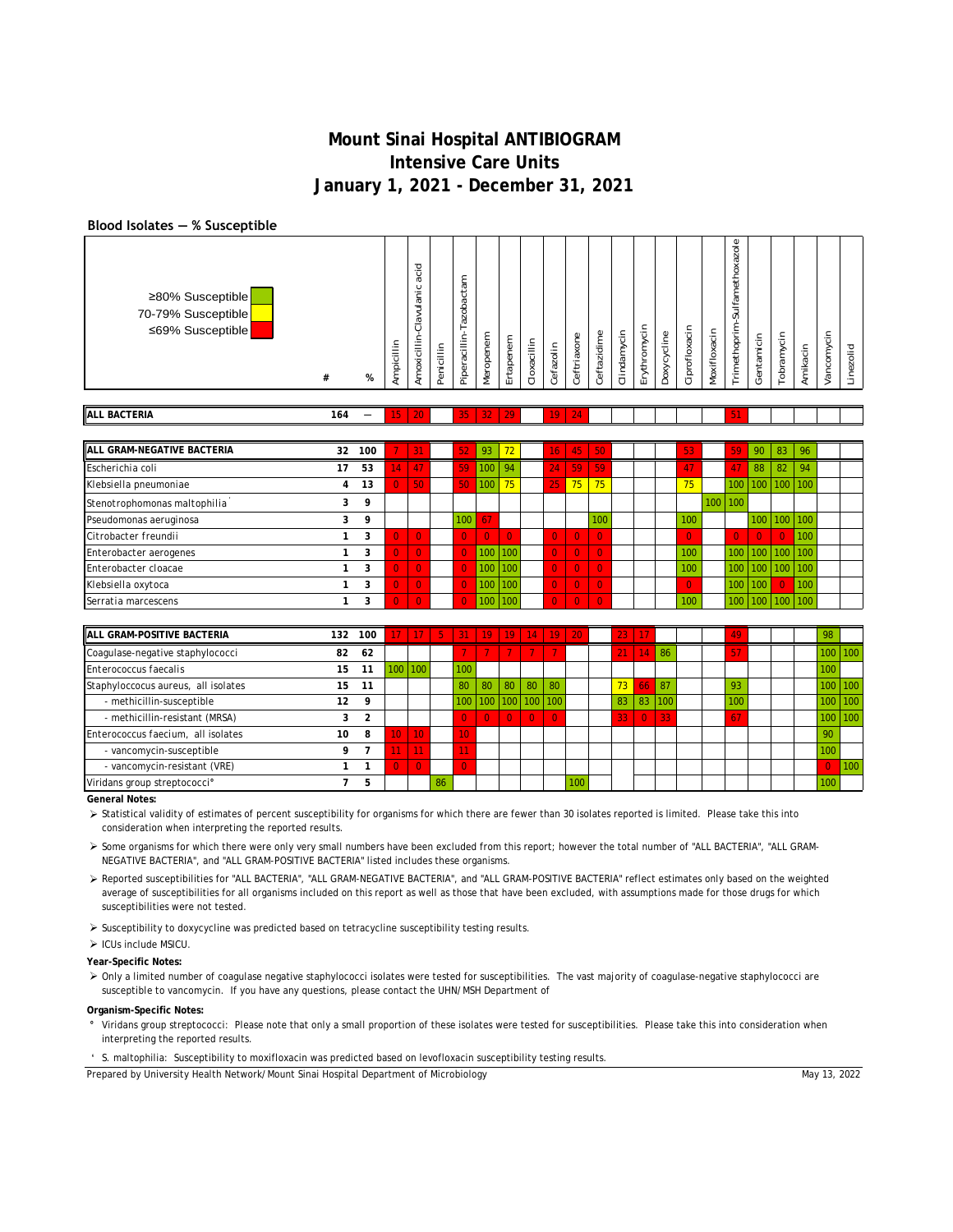### **Respiratory Isolates ― % Susceptible**

| ≥80% Susceptible<br>70-79% Susceptible<br>≤69% Susceptible | #              | %                        | Ampicillin     | acid<br>Amoxicillin-Clavulanic | (meningitis)<br>Penicillin <sub>IV</sub> | (non-meningitis)<br>Penicillin IV | Piperacillin-Tazobactam | Meropenem      | Ertapenem      | Cloxacillin    | Cefazolin      | Ceftriaxone | (meningitis)<br>Ceftriaxone | (non-meningitis)<br>Ceftriaxone | Ceftazidime | Clindamycin | Erythromycin   | Doxycycline | Ciprofloxacin | Moxifloxacin | $rac{e}{\sigma}$<br>Sulfamethoxaz<br>Trimethoprim | Gentamicin      | Tobramycin     | Amikacin | Vancomycin | Linezolid |
|------------------------------------------------------------|----------------|--------------------------|----------------|--------------------------------|------------------------------------------|-----------------------------------|-------------------------|----------------|----------------|----------------|----------------|-------------|-----------------------------|---------------------------------|-------------|-------------|----------------|-------------|---------------|--------------|---------------------------------------------------|-----------------|----------------|----------|------------|-----------|
| <b>ALL BACTERIA</b>                                        | 84             | $\overline{\phantom{0}}$ |                | 9                              |                                          |                                   | 66.                     | 82             | 55             |                | 36             | 49          |                             |                                 |             |             |                |             |               |              | 73                                                |                 |                |          |            |           |
|                                                            |                |                          |                |                                |                                          |                                   |                         |                |                |                |                |             |                             |                                 |             |             |                |             |               |              |                                                   |                 |                |          |            |           |
| ALL GRAM-NEGATIVE BACTERIA                                 | 48             | 100                      | 4              | 16                             |                                          |                                   | 55                      | 85             | 38             |                | 4              | 23          |                             |                                 | 50          |             |                |             | 64            |              | 54                                                | 88              | 68             | 82       |            |           |
| Pseudomonas aeruginosa                                     | 18             | 38                       |                |                                |                                          |                                   | 83                      | 67             |                |                |                |             |                             |                                 | 83          |             |                |             | 83            |              |                                                   | 89              | 89             | 83       |            |           |
| Stenotrophomonas maltophilia                               | 8              | 17                       |                |                                |                                          |                                   |                         |                |                |                |                |             |                             |                                 |             |             |                |             |               | 88           | 100                                               |                 |                |          |            |           |
| Escherichia coli                                           | $\overline{7}$ | 15                       | $\Omega$       | 29                             |                                          |                                   | 29                      |                | 100 100        |                | $\overline{0}$ | 43          |                             |                                 | 43          |             |                |             | 57            |              | 57                                                | 71              | $\overline{0}$ | 100      |            |           |
| Klebsiella pneumoniae                                      | 4              | 8                        | $\overline{0}$ | 67                             |                                          |                                   | 50                      |                | 100 100        |                | 50             | 75          |                             |                                 | 75          |             |                |             | 75            |              | 100                                               |                 | 100 100 100    |          |            |           |
| Enterobacter cloacae                                       | 3              | 6                        | $\Omega$       | $\Omega$                       |                                          |                                   | $\Omega$                | 100            | 67             |                | $\Omega$       | $\Omega$    |                             |                                 | $\Omega$    |             |                |             | 67            |              | 67                                                | 67 <sup>1</sup> | $67 \mid 67$   |          |            |           |
|                                                            |                |                          |                |                                |                                          |                                   |                         |                |                |                |                |             |                             |                                 |             |             |                |             |               |              |                                                   |                 |                |          |            |           |
| ALL GRAM-POSITIVE BACTERIA                                 | 36             | 100                      |                |                                |                                          |                                   | 78                      | 78             | 78             | 78             | 78             | 78          |                             |                                 |             | 83          | 72             |             |               |              | 100                                               |                 |                |          | 100        |           |
| Staphyloccocus aureus, all isolates                        | 35             | 97                       |                |                                |                                          |                                   | 80                      | 80             | 80             | 80             | 80             |             |                             |                                 |             | 83          | 74             | 94          |               |              | 100                                               |                 |                |          | 100        | 100       |
| - methicillin-susceptible                                  | 28             | 78                       |                |                                |                                          |                                   | 100                     | 100            |                | 100 100 100    |                |             |                             |                                 |             | 82          | 82             | 96          |               |              | 100                                               |                 |                |          | 100        | 100       |
| - methicillin-resistant (MRSA)                             | $\overline{7}$ | 19                       |                |                                |                                          |                                   | $\overline{0}$          | $\overline{0}$ | $\overline{0}$ | $\overline{0}$ | $\overline{0}$ |             |                             |                                 |             | 86          | 43             | 86          |               |              | 100                                               |                 |                |          | 100        | 100       |
| Streptococcus pneumoniae                                   | 1              | 3                        |                |                                | $\Omega$                                 | $\overline{0}$                    |                         |                |                |                |                |             | $\Omega$                    | 100                             |             | 100         | $\overline{0}$ |             |               | 100          |                                                   |                 |                |          | 100        |           |
| <b>General Notes:</b>                                      |                |                          |                |                                |                                          |                                   |                         |                |                |                |                |             |                             |                                 |             |             |                |             |               |              |                                                   |                 |                |          |            |           |

> Statistical validity of estimates of percent susceptibility for organisms for which there are fewer than 30 isolates reported is limited. Please take this into consideration when interpreting the reported results.

> Some organisms for which there were only very small numbers have been excluded from this report; however the total number of "ALL BACTERIA", "ALL GRAM-NEGATIVE BACTERIA", and "ALL GRAM-POSITIVE BACTERIA" listed includes these organisms.

> Reported susceptibilities for "ALL BACTERIA", "ALL GRAM-NEGATIVE BACTERIA", and "ALL GRAM-POSITIVE BACTERIA" reflect estimates only based on the weighted average of susceptibilities for all organisms included on this report as well as those that have been excluded, with assumptions made for those drugs for which susceptibilities were not tested.

 $\triangleright$  Susceptibility to doxycycline was predicted based on tetracycline susceptibility testing results.

#### > ICUs include MSICU.

### **Organism-Specific Notes:**

**'** S. maltophilia: Susceptibility to moxifloxacin was predicted based on levofloxacin susceptibility testing results.

Prepared by University Health Network/Mount Sinai Hospital Department of Microbiology

May 13, 2022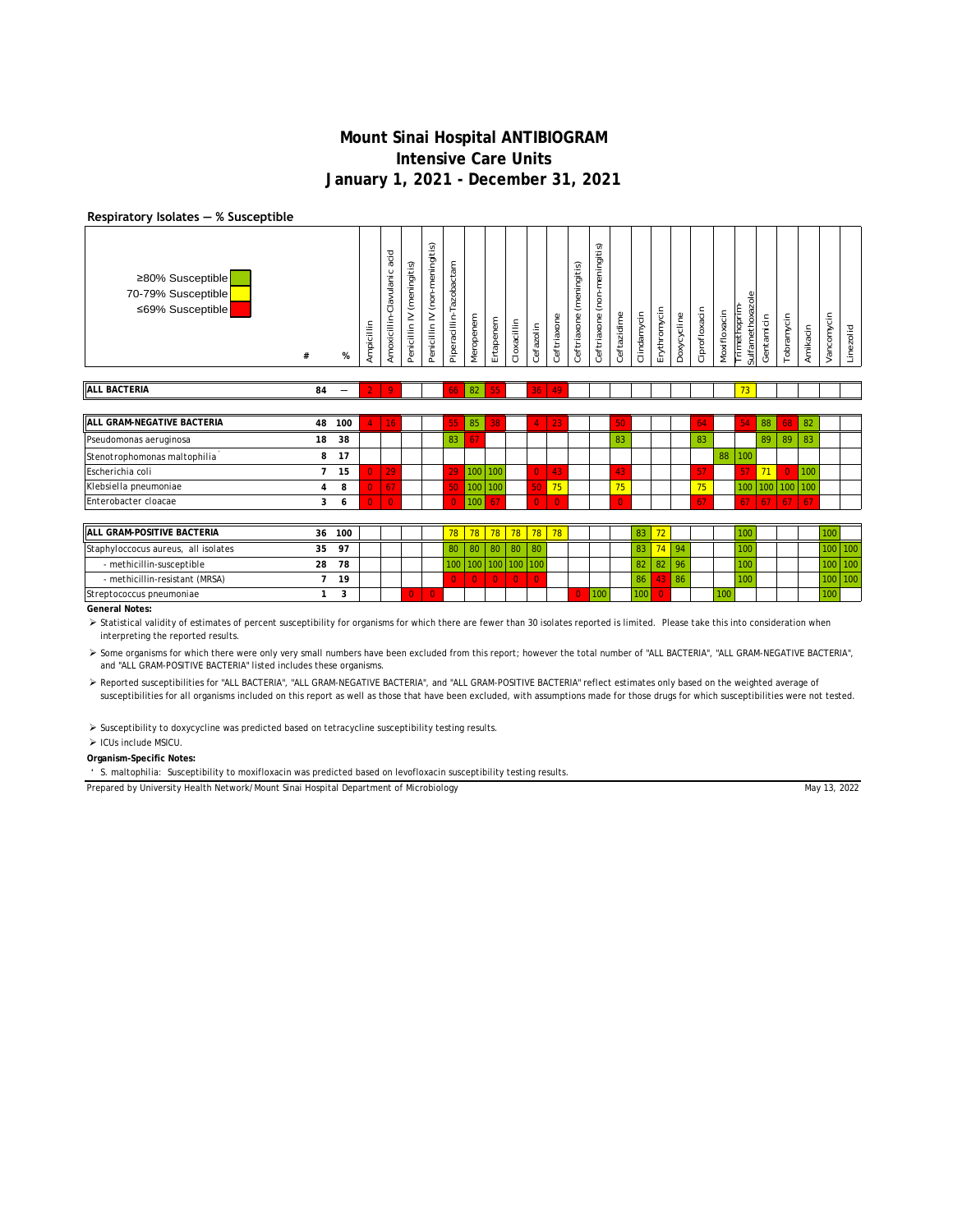## **Skin, Wound and Abscess Isolates ― % Susceptible**

| ≥80% Susceptible<br>70-79% Susceptible<br>$≤69\%$ Susceptible | #              | %                        | Ampicillin      | acid<br>Clavulanic<br>Amoxicillin- | Penicillin | azobactam<br>Ę<br>Piperacillin | Meropenem | Ertapenem | Cloxacillin | Cefazolin | Ceftriaxone | Ceftazidime | Clindamycin | Erythromycin | Doxycycline | Ciprofloxacin  | Moxifloxacin | Ф<br>$\overline{Q}$<br>Sulfamethoxa<br><b>Trimethoprim-</b> | Gentamicin | Tobramycin | Amikacin | Vancomycin | Linezolid |
|---------------------------------------------------------------|----------------|--------------------------|-----------------|------------------------------------|------------|--------------------------------|-----------|-----------|-------------|-----------|-------------|-------------|-------------|--------------|-------------|----------------|--------------|-------------------------------------------------------------|------------|------------|----------|------------|-----------|
| <b>ALL BACTERIA</b>                                           | 18             | $\overline{\phantom{m}}$ | 39              | 39                                 |            | 59                             | 71        | 50        |             | 50        | 59          |             |             |              |             |                |              | 58                                                          |            |            |          |            |           |
|                                                               |                |                          |                 |                                    |            |                                |           |           |             |           |             |             |             |              |             |                |              |                                                             |            |            |          |            |           |
| ALL GRAM-NEGATIVE BACTERIA                                    | 6              | 100                      | 33              | 33                                 |            | 60                             | 100       | 33        |             | 33        | 40          | 50          |             |              |             | 33             |              | 50                                                          | 80         | 80         | 60       |            |           |
| Escherichia coli                                              | 2              | 33                       | 100             | 100                                |            | 100                            | 100       | 100       |             | 100       | 100         | 100         |             |              |             | 50             |              | 50                                                          | 100        | 100        | 100      |            |           |
| Pseudomonas aeruginosa                                        | $\overline{2}$ | 33                       |                 |                                    |            | 50                             | 100       |           |             |           |             | 50          |             |              |             | 50             |              |                                                             | 50         | 100        | 50       |            |           |
| Klebsiella oxytoca                                            |                | 17                       | $\Omega$        | $\Omega$                           |            | $\overline{0}$                 | 100       |           |             | $\Omega$  | $\Omega$    | $\Omega$    |             |              |             | $\overline{0}$ |              | 100                                                         | 100        | $\Omega$   |          |            |           |
| Stenotrophomonas maltophilia                                  |                | 17                       |                 |                                    |            |                                |           |           |             |           |             |             |             |              |             |                | 100          | 100                                                         |            |            |          |            |           |
|                                                               |                |                          |                 |                                    |            |                                |           |           |             |           |             |             |             |              |             |                |              |                                                             |            |            |          |            |           |
| <b>ALL GRAM-POSITIVE BACTERIA</b>                             | 12             | 100                      | 42 <sub>1</sub> | 42                                 | 42         | 58                             | 58        | 58        |             | 17   58   | 67          |             | 50          | 33           |             |                |              | 67                                                          |            |            |          | 100        |           |
| Streptococcus anginosus group <sup>oo</sup>                   | 5              | 42                       |                 |                                    | 100        |                                |           |           |             |           | 100         |             |             |              |             |                |              |                                                             |            |            |          | 100        |           |

| Streptococcus anginosus group <sup>oo</sup> | 42 |  | 100. |       |                |                                      |                | 100 |                  |                |  |     |  | 100 |             |
|---------------------------------------------|----|--|------|-------|----------------|--------------------------------------|----------------|-----|------------------|----------------|--|-----|--|-----|-------------|
| Coagulase-negative staphylococci            | 25 |  |      |       |                | $33 \mid 33 \mid 33 \mid 33 \mid 33$ |                |     |                  | 33 33 100      |  |     |  |     | $100$   100 |
| Staphyloccocus aureus, all isolates         | 17 |  |      |       |                | 50 50 50 50 50 50                    |                |     | 100 50 100       |                |  | 100 |  |     | $100$   100 |
| - methicillin-susceptible                   | ິ  |  |      |       |                | 100 100 100 100 100 100              |                |     | 100 100 100      |                |  |     |  |     | $100$   100 |
| - methicillin-resistant (MRSA)              | ິ  |  |      | $0-1$ | $\overline{0}$ | $\overline{0}$                       | $\overline{0}$ |     | 100 <sup>1</sup> | <b>O</b>   100 |  |     |  |     | 100   100   |
| Enterococcus faecium                        | o  |  |      |       |                |                                      |                |     |                  |                |  |     |  |     |             |
| Viridans group streptococci <sup>o</sup>    | 8  |  |      |       |                |                                      |                | 100 |                  |                |  |     |  |     |             |

**General Notes:**

> Statistical validity of estimates of percent susceptibility for organisms for which there are fewer than 30 isolates reported is limited. Please take this into consideration when interpreting the reported results.

 Some organisms for which there were only very small numbers have been excluded from this report; however the total number of "ALL BACTERIA", "ALL GRAM-NEGATIVE BACTERIA", and "ALL GRAM-POSITIVE BACTERIA" listed includes these organisms.

> Reported susceptibilities for "ALL BACTERIA", "ALL GRAM-NEGATIVE BACTERIA", and "ALL GRAM-POSITIVE BACTERIA" reflect estimates only based on the weighted average of susceptibilities for all organisms included on this report as well as those that have been excluded, with assumptions made for those drugs for which susceptibilities were not tested.

 $\triangleright$  Susceptibility to doxycycline was predicted based on tetracycline susceptibility testing results.

> ICUs include MSICU.

**Organism-Specific Notes:**

**°** Viridans group streptococci: Please note that only a small proportion of these isolates were tested for susceptibilities. Please take this into consideration when interpreting the reported results.

**'** S. maltophilia: Susceptibility to moxifloxacin was predicted based on levofloxacin susceptibility testing results.

°° S. anginosus group: Please note that only a small proportion of these isolates were tested for susceptibilities. Please take this into consideration when interpreting the reported results.

Prepared by University Health Network/Mount Sinai Hospital Department of Microbiology

May 13, 2022